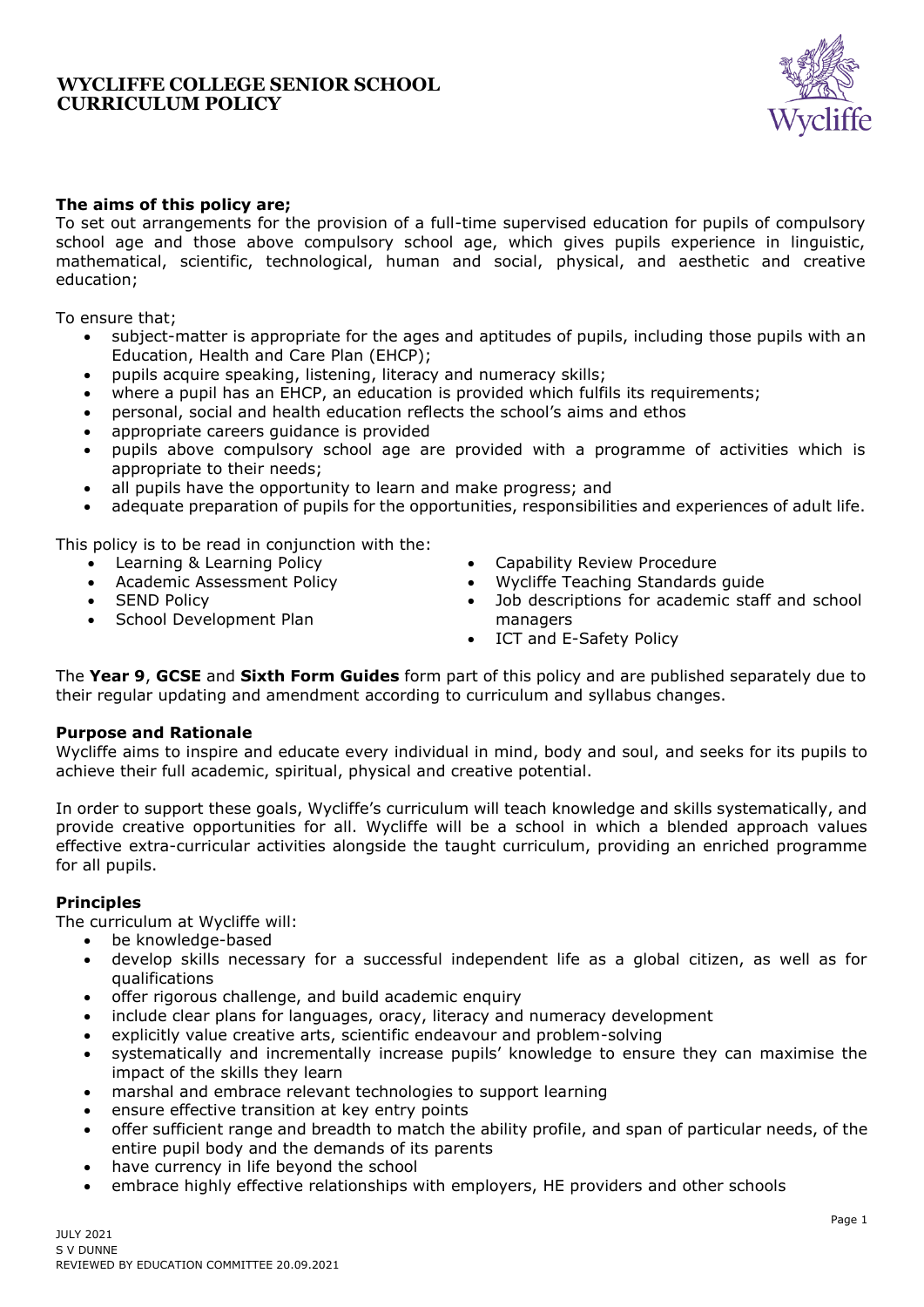

• reflect and deepen environmental awareness and an international perspective.

The curriculum at Wycliffe will be taught using the most effective strategies, supported by evidence and best practice, as outlined in the Learning and Teaching Policies of each phase of the school.

Heads of Departments will select courses, syllabuses and curricula based on these principles.

#### **Structure and organisation**

Wycliffe College will organise its faculties and departments according to pedagogical need, national government policies, parental demand and organisational priorities. The head of each department will be responsible for ensuring that appropriate schemes of work are created to guarantee that all pupils receive the challenging and stimulating curriculum to which they are entitled.

Heads of Departments will meet as members of the Heads of Departments Committee. Heads of Maths, English, Languages and Science will be permanent members of the Academic Committee, as will the Assistant Head (Academic) and the Heads of Development Year, Lower School and Sixth Form, the BTEC Quality Nominee, the SENCO and the Head of Business and Economics. These committees are chaired by the Deputy Head (Academic) who will use them as a forum for consultation and to take advice from its members.

The Deputy Head (Academic) will be responsible for curriculum and related matters in the school. The Deputy Head (Academic) will report to the Head on matters relating to learning and teaching and will be a member of the Leadership Team. The Deputy Head (Academic) will report formally to the Education Committee of Trustees each year on the College's academic performance and will update the Council of Trustees regularly regarding on-going academic and curriculum matters every term.

### **CURRICULUM**

#### **Year 9**

Pupils in Year 9 will receive a core education in English, Mathematics, Sciences, Languages, Religious Studies and PE. They will be introduced to other disciplines via programmes of study developed within the school that mirror those in the National Curriculum. These include Art, Design Technology, Drama, Geography, History, Computer Science, Music and PSHEE (Life skills).

Year 9 will provide a link between their prior learning and the start of Key Stage 4 and ensure that all pupils, whatever their background, are in a position to make informed choices about options and make the most of their GCSE study.

Year 9 pupils will undertake a major project throughout the year supported through Life Skills and Tutorial sessions, designed to embed sound study habits and develop effective study skills.

The Head of Lower School will organise an effective system of parental consultation and information in conjunction with the Careers Manager and Head of Life Skills to facilitate a smooth transition between Key Stage 3 and 4 and ensure effective decisions are made on subject choices appropriate to the individual child.

### **Years 10 -11**

Students will follow a core curriculum to GCSE of English Language and Literature, Mathematics, and three sciences studied to core and additional level. There will be non-examined courses in Life Skills, PE and Games in each of these year groups and also in digital literacy in Years 10 and 11. In addition most students will choose a language plus five other optional subjects to study to GCSE level. This list of subjects will be reviewed annually by the Deputy Head (Academic) in conjunction with the Assistant Head (Academic) and the Head of Lower School and published in the GCSE guide issued each year.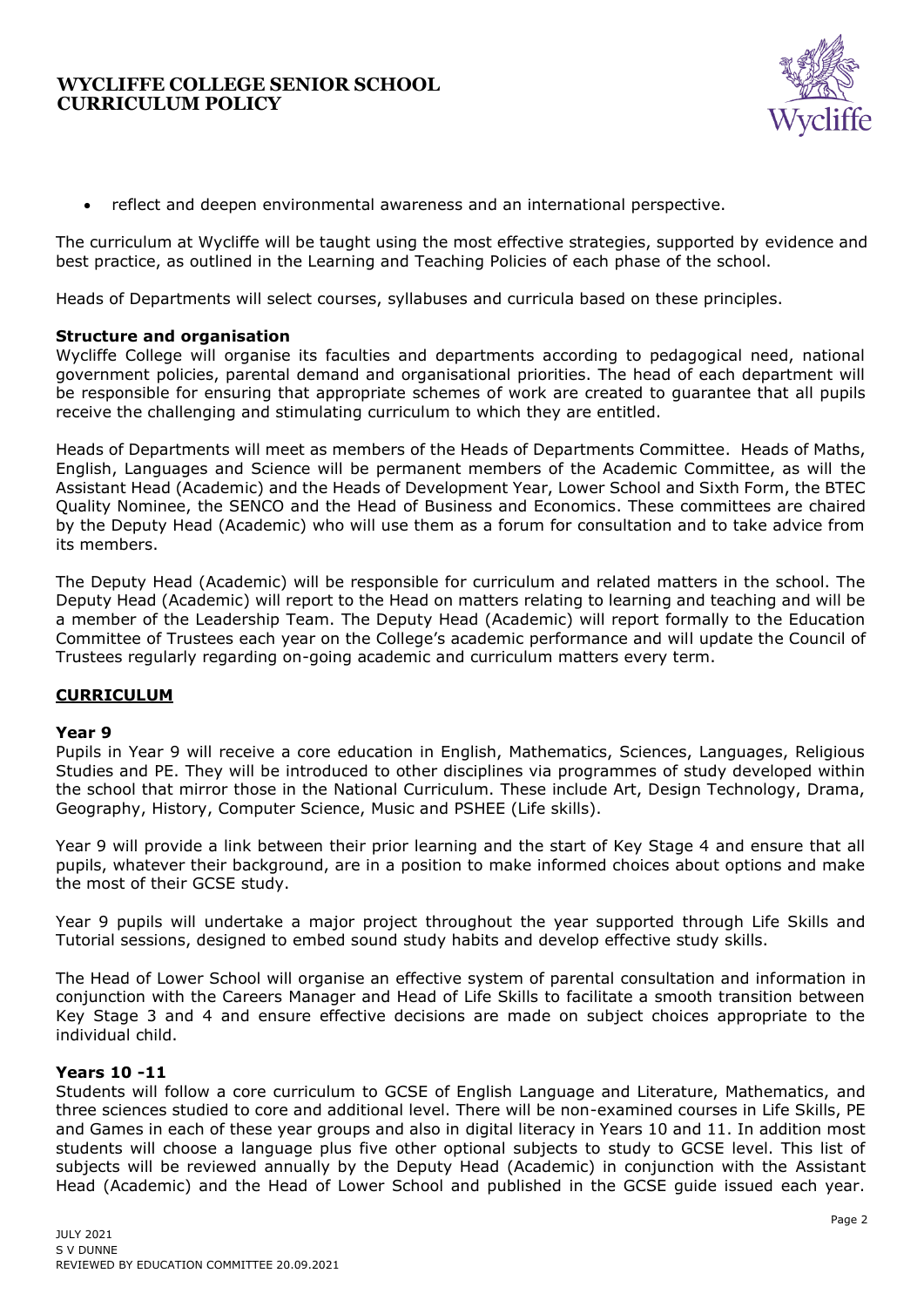

Additional subjects may be occasionally offered off timetable according to demand and teacher availability.

Details of the numbers of sessions offered per subject are to be found at Appendix A.

Entitlement to literacy and numeracy will be delivered primarily through the Maths and English curricula although all subjects are responsible for ensuring that standards in these disciplines are maintained through their own teaching. The Head of Life Skills, in conjunction with the Deputy Head (Pastoral), the Careers Manager and the Heads of Sixth Form and Lower School will develop a scheme of work for each year group to ensure that they receive Careers, Information, Advice and Guidance Education, PSHEE and Citizenship at least to the minimum entitlement required and in line with the best of current practice.

### **Sixth Form**

The Head of Sixth Form will organise an effective system of parental consultation and information in conjunction with the Careers Manager and Head of Lower School to facilitate a smooth transition between Key Stage 4 and 5 and ensure effective decisions are made on pathways appropriate to the individual child.

Students will normally select three or four subjects to follow in Year 12 and three or four in Year 13. The subjects offered will be published annually in the sixth form guide by the Deputy Head (Academic) in consultation with the Head of Sixth Form according to demand and teacher availability. The school will strive to offer as wide a range of subjects as possible. Students choosing BTEC courses may replace two A levels with these programmes of study.

### **Curriculum time organisation**

Students will be taught over a seventy-eight period fortnight, in classes directly supervised by a teacher. The exact nature of each student's timetable will be determined with reference to their personal learning needs but Wycliffe is a school community not simply a venue for individual tutorials and the vast majority of pupils will follow a common curriculum as outlined in the guides.

The school will organise teaching, Games and extra-curricular sessions between 8.30am and 5.30pm on Monday to Friday and from 8.30am to 4.00pm on Saturdays. Boarding students will additionally have other expectations on their time as necessary for their safety, development and enjoyment. Each Lower School Day pupil will be in classes at least between 8.50am and 12.25pm and from 1.45pm until 4.10pm. Other classes may operate outside these times.

The school will operate classes on six days per week for 34 weeks of the year, producing 198 working days. Of these, 30 are Saturdays with half teaching days but in which all pupils in Years 9 – 11 are required to attend a sports or games session for the whole or part of the afternoon. There will be up to five exeats during the year in which no teaching takes place on a Saturday. There will not be any teaching for Sixth Form on Saturdays although revision sessions may operate in the run up to public exam seasons.

# **TEACHING AND LEARNING**

### **Literacy and numeracy**

All pupils up to the end of Key Stage 4 are entitled to effective support of their literacy and numeracy developmental needs.

All pupils up to the end of Key Stage 4 will follow courses in English Language. All students with English as their first language and those whose English has developed to 'native' standard will also study English Literature. Literacy will also be developed through the delivery of study skills in Life Skills classes and in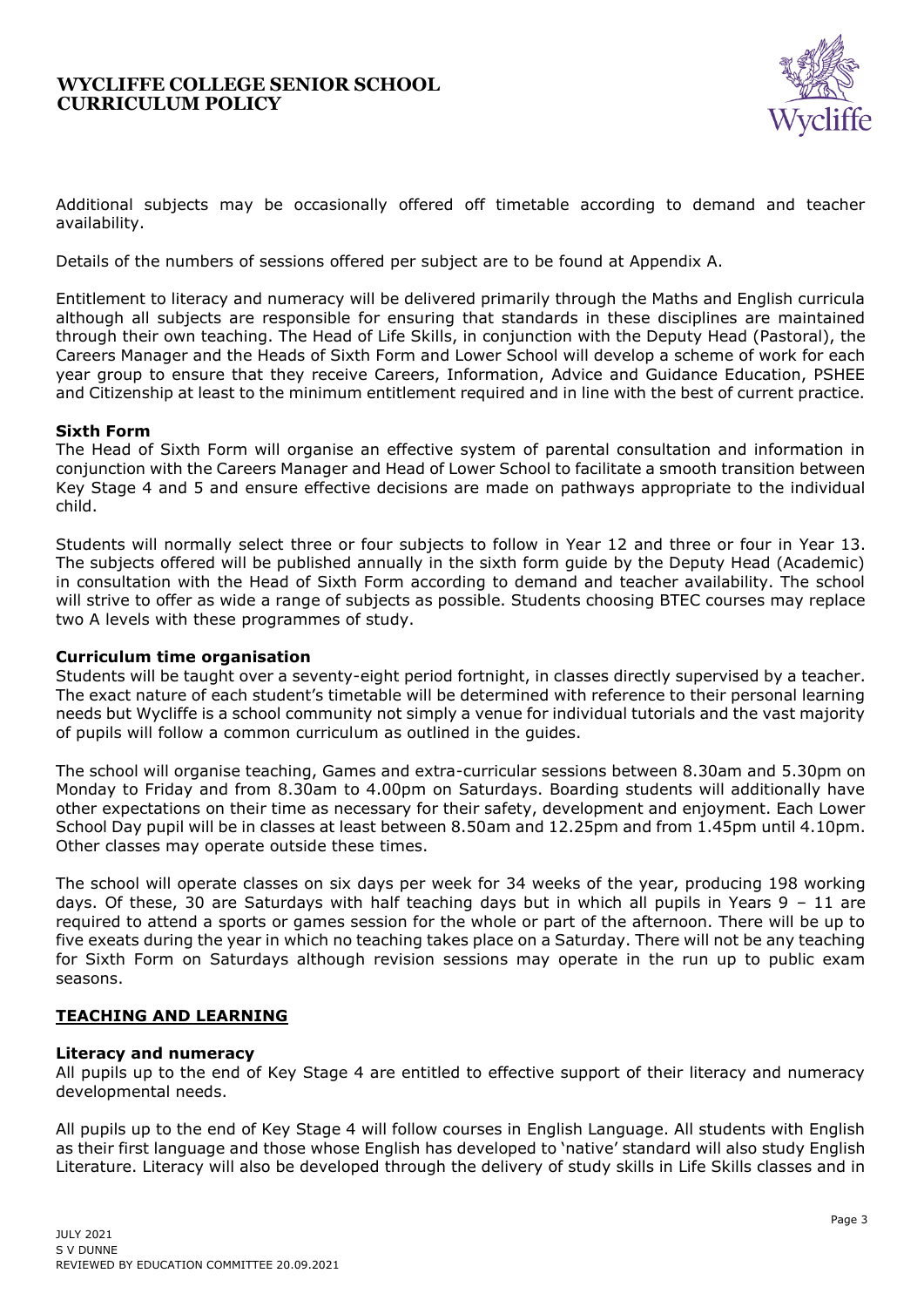

subjects in which essay answers are required, teaches will monitor and correct literacy elements of their work.

All pupils up to the end of Key Stage 4 will study Mathematics. Numeracy skills are also delivered within science classes which are part of the compulsory curriculum for Key Stages 3 and 4. Pupils who are unable to access Maths GCSE will be offered an alternative course appropriate to their ability.

### **Schemes of work**

Wycliffe will provide an advisory scheme of work template to be used by departments unless there is a justifiable pedagogical reason why there is a better alternative available for a particular subject. Schemes of Work will be available to the Deputy Head (Academic) each September for review.

#### **Special Educational Needs (SEN), Gifted &Talented (G&T) and Personalised learning (see also SEND and Learning & Teaching policies)**

The school will actively support students with special educational needs. Students with gifts in any area of the curriculum or talents outside formal academic disciplines will be challenged and supported with coaching, guidance and, where possible, time allowances. SEN and G&T Registers will be kept up to date by the Deputy Head (Academic) and made available to all staff. Students will be supported primarily through differentiation in the classroom and through their development as independent learners.

Reasonable adjustments will be made without further charge to parents, to accommodate those with particular learning needs. These will include: provision of differentiation in the classroom and in-class resourcing such as electronic or manual note-taking, coloured paper and/or overlays, enhanced worksheets and favourable class positioning, sign language interpreter, lip-speaker or deaf-blind communicator readers, scribes and additional time (where allowed under national regulations) in public and internal exams.

One-to-one tuition outside the classroom is not considered to be a reasonable adjustment under this policy. Students, whose needs are such that the SENCO recommends that additional tuition be provided, will be offered such extra tuition and a charge may be made for this service. Methods by which such needs are identified and met will be outlined in the SEND Policy. Students may have their timetable reduced in order to access SEN tuition or to support their study of other subjects. Such decisions will be made to maximise the potential for achievement in each child and will be taken following consultation with parents.

The school will gather information on all students, prior to entry where possible and on entry to determine capabilities in key areas including linguistic, verbal and non-verbal. Appropriate tests and assessments will be developed to this end. Once gathered and interpreted, such data will be promulgated via an efficient MIS and other proprietary software such as SISRA to allow staff to develop individual learning programmes, to monitor and track progress and to identify students who are under-performing.

Students who are not achieving as expected will have a cause for concern raised and suitable intervention and support strategies will be introduced.

### **Differentiation**

Differentiation is the key to effective teaching. This will be planned for delivery as well as being measured by outcome. Key categories of students identified for differentiation will include those on the Able, Gifted & Talented and SEN registers, high attainers, pupils for whom English is not their first language and pupils with varied learning preferences. The assessment policy will reflect the school's aims of delivering excellent education for all its students. Assessment for learning will form an essential part of the planning for differentiation. Differentiation will be explicit in planning documents.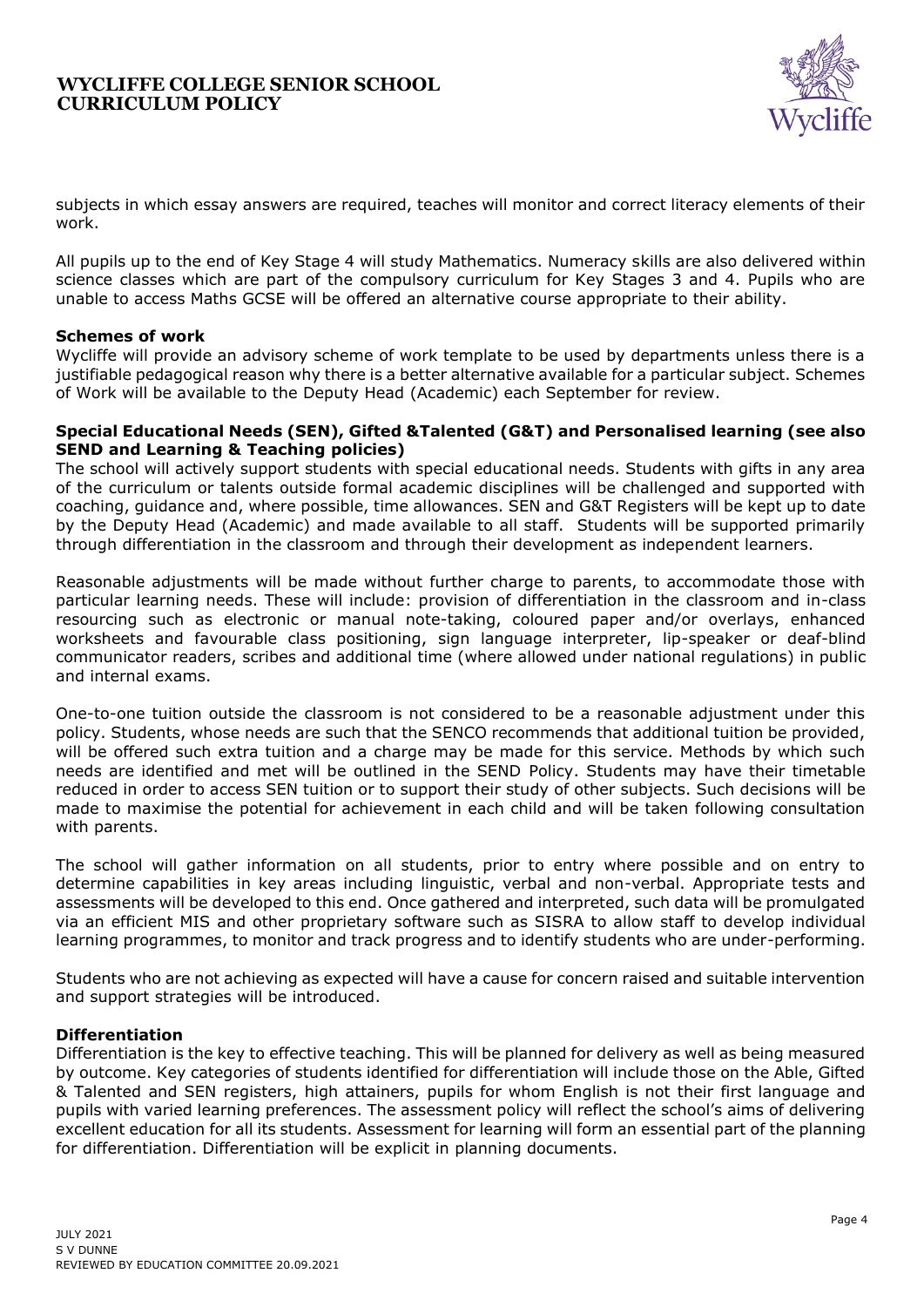

# **ICT**

ICT is recognised as crucial to future educational developments and to the potential career and life chances for all students. To this end the school will develop practices and policies that embed ICT in its teaching and learning and provide ICT resources to support teaching and learning in large and small groups and for individuals.

#### **PSHEE and Careers**

Students should leave Wycliffe with the skills to embrace life and succeed in whatever their chosen career path or in higher or further education. They will be equipped with the ability and information necessary to take decisions that will assist them in this and prepare them for the opportunities, responsibilities and experiences of adult life. A life skills co-ordinator will develop programmes of learning for all Year groups that embrace personal, social, health, financial and careers education in line with the school's ethos, aims and mission. The aim of such programmes will be to support the notion of wholeperson education, the development of resilience and to complement the activities and enrichment programme on offer in the school.

The Careers Manager will devise programmes of advice and guidance and provide resources in accordance with best practice and as outlined in the latest government advice.

#### **Sport, cross-curricular and activities programmes**

The school will develop a range of extra-curricular activities and enrichment programmes in cultural, moral, spiritual and challenging disciplines whether physical, academic or morally based. All students will be required to take part in formally organised games and sports activities on two afternoons per week. In addition, sixth form team players and all those in Years 9 to 11 will be required to attend Saturday afternoon sport.

A programme of activities will be published annually. Students in Years 9-11 will be required to attend at least two activities per term. Those on the gifted and talented register will be encouraged to participate in the super-curricular activities designed to stimulate their talents.

#### **British values**

Through our curricular and extra-curricular programmes, the PSHEE syllabus and pastoral systems, Wycliffe promotes British values which;

- enable students to develop their self-knowledge, self-esteem and self-confidence;
- enable students to distinguish right from wrong and to respect the civil and criminal law of England;
- encourage students to accept responsibility for their behaviour, show initiative, and to understand how they can contribute positively to the lives of those living and working in the locality of the school and to society more widely;
- enable students to acquire a broad general knowledge of and respect for public institutions and services in England;
- promote tolerance and harmony between different cultural traditions by enabling students to acquire an appreciation of and respect for their own and other cultures;
- encourage respect for other people;
- encourage respect for democracy and support for participation in the democratic processes, including respect for the basis on which the law is made and applied in England.

### **EAL**

The Head of EAL shall devise programmes of study in written and spoken English to support students who are following Wycliffe's curriculum but whose principal language is other than English. Procedures shall be drawn up for support via group lessons and further individual tuition if necessary.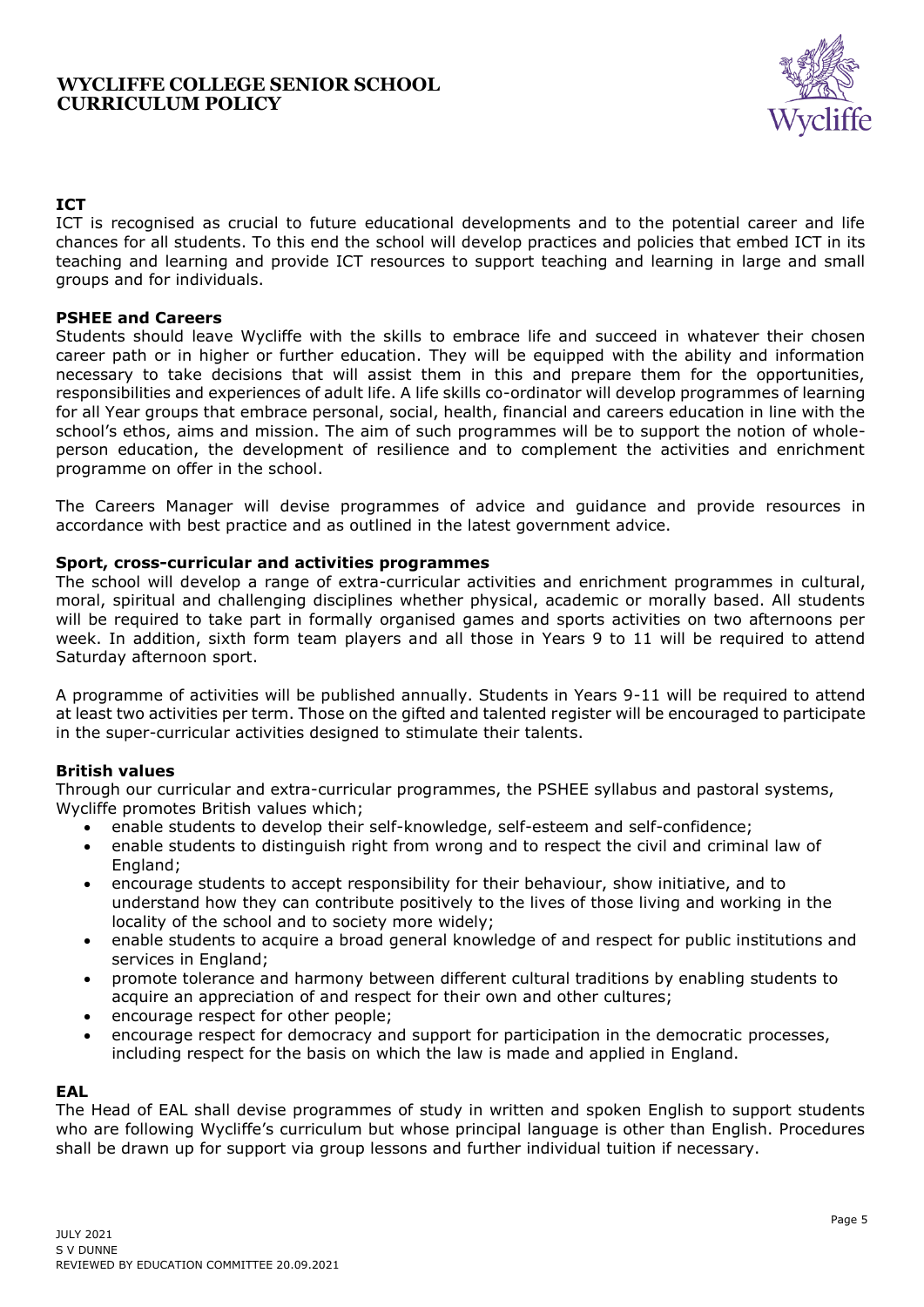

## **Monitoring progress**

Students' progress will be constantly monitored by teaching staff with personal tutors having an overview of all subjects. Pupils and parents will be provided with half termly reports which will set grades for performance and engagement against published criteria and, in Year 10 and above, include grade targets in each subject. Each year parents in each Year group will receive at least one full written report, one short report and one parents' consultation evening. Students' progress will be monitored and tracked using appropriate software and to allow the Deputy Head (Academic) and Heads of Department to assess whole school performance.

The Deputy Head (Academic), in conjunction with the Assistant Head (Academic), Heads of Lower School and Sixth Form will devise appropriate means by which to encourage consideration of new courses of study and review the curriculum offer annually to ensure it meets demand.

### **CSEF**

All departments will complete the ongoing Continuous Self-evaluation Framework and set targets each Autumn for the following year, linked to the whole school development plan in light of the previous year's performance. The Deputy Head (Academic) will collate these reports and summarise their findings in his annual report to trustees.

#### **Review**

This policy will be reviewed annually by the Academic Leadership Team, the Academic Committee and Leadership Team and ratified by the Education Committee each year.

Key questions for review include;

- Have latest advice and guidance been incorporated?
- Does it reflect current best practice in education?
- Have national statutory and government policies been assimilated where required or advised?
- Is our curriculum fulfilling the needs of all learners?
- Is our curriculum promoting pupils' emotional and physical well-being and their spiritual, moral, social and cultural development?
- Can we identify groups of learners who are not accessing parts of or the entire curriculum? Which aspects do they have difficulty with and why?
- How are we building on all learners' successes in the curriculum to support aspects with which they have difficulty?
- How are we using technologies to engage learners and improve their learning?
- How are we using practical "hands-on" experiences to promote learning across the curriculum?
- How well are we using the investigative and enquiry processes in all subjects?
- How far do we present learners with new challenges and opportunities? How does this happen for groups and individuals?
- How motivating is our curriculum for all learners?
- Is there continuity and progression?
- How well are we involving other stakeholders and taking account of their views, particularly the learners themselves?
- Does the school's resource provision support all areas of the curriculum and all pupils' needs?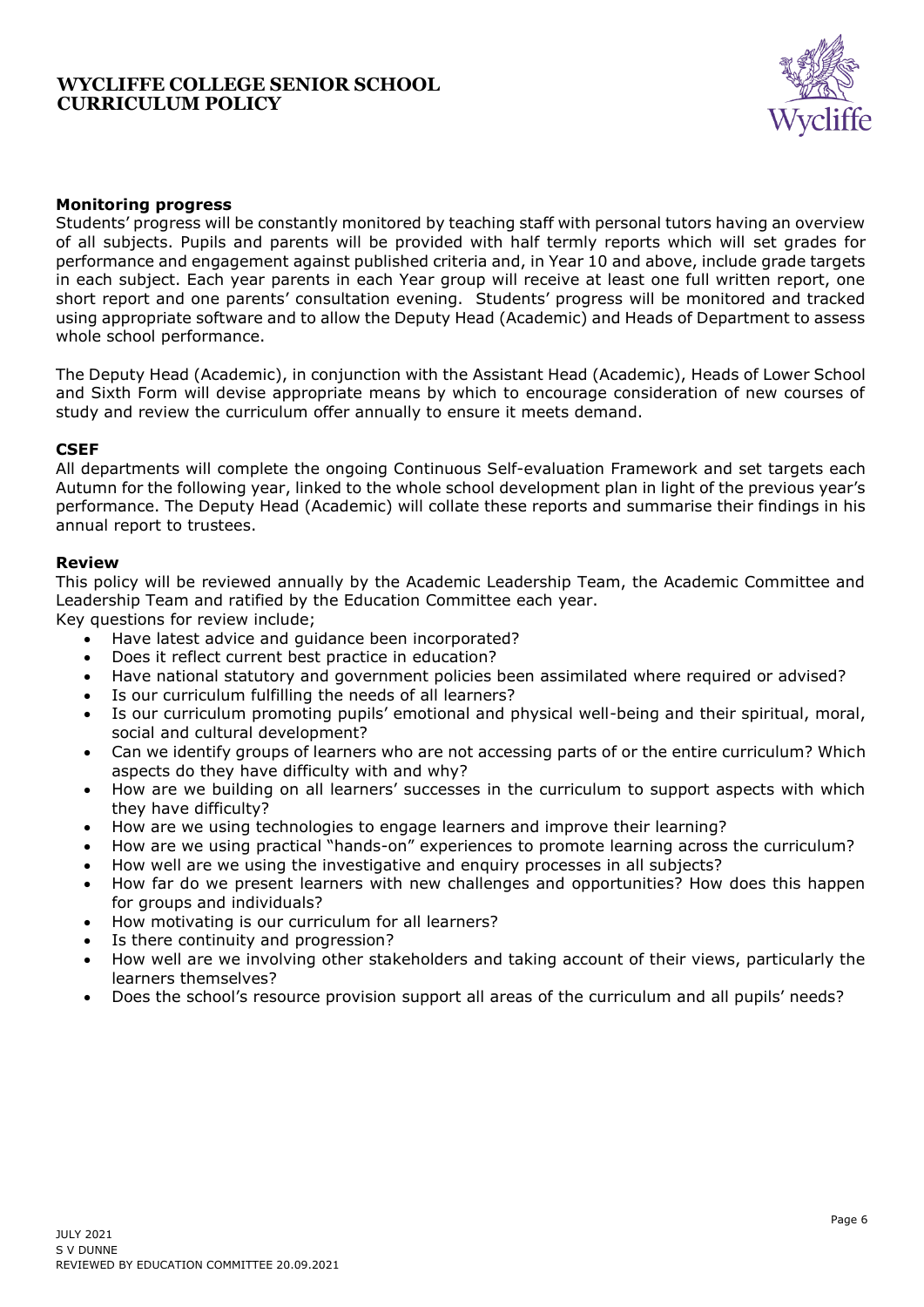

# **APPENDIX A Curriculum Plan 2021-2022**

| Year 9 (39 periods available) |                                 |                         |                         |  |  |  |
|-------------------------------|---------------------------------|-------------------------|-------------------------|--|--|--|
| Subject                       | Periods per<br><b>fortnight</b> | Option?                 | <b>Sets 21-22</b>       |  |  |  |
| Maths                         | 10                              | N                       | $\overline{5}$          |  |  |  |
| English                       | 10                              | $\overline{N}$          | $5 (+EAL)$              |  |  |  |
| <b>Sciences</b>               | $\overline{15}$                 | $\overline{N}$          | $\overline{4}$          |  |  |  |
| Spanish                       | 8                               | Ÿ                       | $\overline{\mathbf{4}}$ |  |  |  |
| French                        | (2 periods from                 | Ÿ                       | $\overline{4}$          |  |  |  |
| Japanese                      | each of 2<br>Language           | Ÿ                       | $\overline{2}$          |  |  |  |
| German                        | options.)                       | Ÿ                       | $\overline{2}$          |  |  |  |
| Art                           | $\overline{\mathbf{3}}$         | $\overline{N}$          | $\overline{4}$          |  |  |  |
| $\overline{DT}$               | $\overline{\mathbf{3}}$         | $\overline{N}$          | $\overline{4}$          |  |  |  |
| <b>Music</b>                  | $\overline{2}$                  | $\overline{\mathsf{N}}$ | $\overline{\mathbf{4}}$ |  |  |  |
| <b>Computer Science</b>       | $\overline{2}$                  | $\overline{N}$          | $\overline{4}$          |  |  |  |
| Drama                         | $\overline{2}$                  | $\overline{N}$          | $\overline{4}$          |  |  |  |
| History                       | $\overline{3}$                  | $\overline{\mathsf{N}}$ | $\overline{\mathbf{4}}$ |  |  |  |
| Geography                     | $\overline{3}$                  | N                       | $\overline{\mathbf{4}}$ |  |  |  |
| RS                            | $\overline{2}$                  | $\overline{N}$          | $\overline{\mathbf{4}}$ |  |  |  |
| Games                         | $10 (+Sat)$                     | N                       |                         |  |  |  |
| Life Skills (inc PE / PSHEE)  | $\overline{\overline{3}}$       | $\overline{\mathsf{N}}$ | $\overline{6}$          |  |  |  |
| Tutorial                      | $\overline{2}$                  | $\overline{N}$          |                         |  |  |  |
| Teaching time = 38.5 periods  |                                 |                         |                         |  |  |  |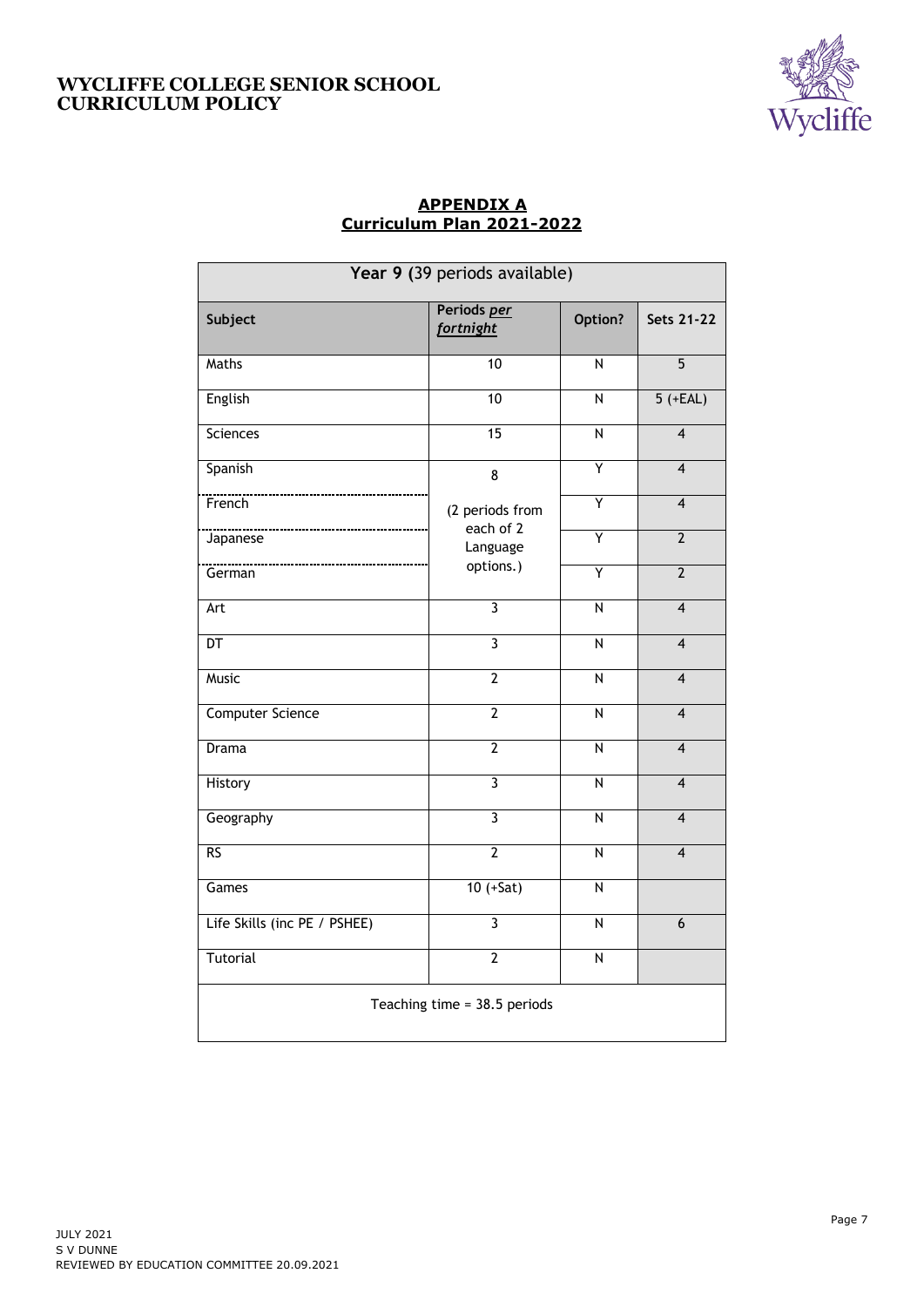

| Years 10 & 11 (39 periods available)       | $GCSE GLH = 120$                 |              | <b>Y10</b>              | <b>Y11</b>              |
|--------------------------------------------|----------------------------------|--------------|-------------------------|-------------------------|
| Subject                                    | Periods per<br><u>fortnight</u>  | Option?      | No of sets<br>$21 - 22$ | No of sets<br>$21 - 22$ |
| Maths                                      | 8                                | N            | 6                       | 6                       |
| English                                    | 10                               | ${\sf N}$    | $5 (+EAL)$              | $6 (+EAL)$              |
| Science                                    | 12                               | ${\sf N}$    | 5                       | 5                       |
| Games                                      | $10 (+Sat)$                      | N            |                         |                         |
| Life Skills (inc digital literacy / PSHEE) | $\overline{\mathbf{4}}$          | N            | 10                      | 8                       |
| Tutorial                                   | $\overline{2}$                   | ${\sf N}$    |                         |                         |
| PE                                         | $\overline{2}$                   | $\mathsf{N}$ | 8                       | 8                       |
|                                            | <b>GCSE Options (5 subjects)</b> |              |                         |                         |
| Jap                                        | 6                                | Υ            | $\mathbf{1}$            | $\mathbf{1}$            |
| Ger                                        | 6                                | Υ            | $\overline{2}$          | $\mathbf{1}$            |
| Fr                                         | 6                                | Υ            | $\mathbf{1}$            | $\overline{2}$          |
| Sp                                         | 6                                | Y            | $\overline{3}$          | $\overline{3}$          |
| Art                                        | 6                                | Y            | $\overline{2}$          | $\overline{2}$          |
| DT                                         | 6                                | Υ            | $\overline{2}$          | $\overline{2}$          |
| PE                                         | 6                                | Y            | $\overline{2}$          | $\overline{2}$          |
| Music                                      | 6                                | Υ            | $\mathbf{1}$            | $\overline{2}$          |
| Sep sciences                               | 6                                | Y            | $\overline{3}$          | 3                       |
| <b>Business</b>                            | 6                                | Υ            | $\overline{3}$          | $\overline{3}$          |
| Drama                                      | 6                                | Y            | $\overline{2}$          | $\overline{2}$          |
| History                                    | 6                                | Y            | 3                       | 3                       |
| Geography                                  | 6                                | Y            | $\overline{\mathbf{3}}$ | $\overline{3}$          |
| Comp Science                               | $\boldsymbol{6}$                 | Υ            | $\mathbf{1}$            | $\overline{2}$          |
| Full course RS                             | $\boldsymbol{6}$                 | Υ            | $\mathbf{1}$            | $\overline{2}$          |
| Total teaching time = 39 periods           |                                  |              |                         |                         |